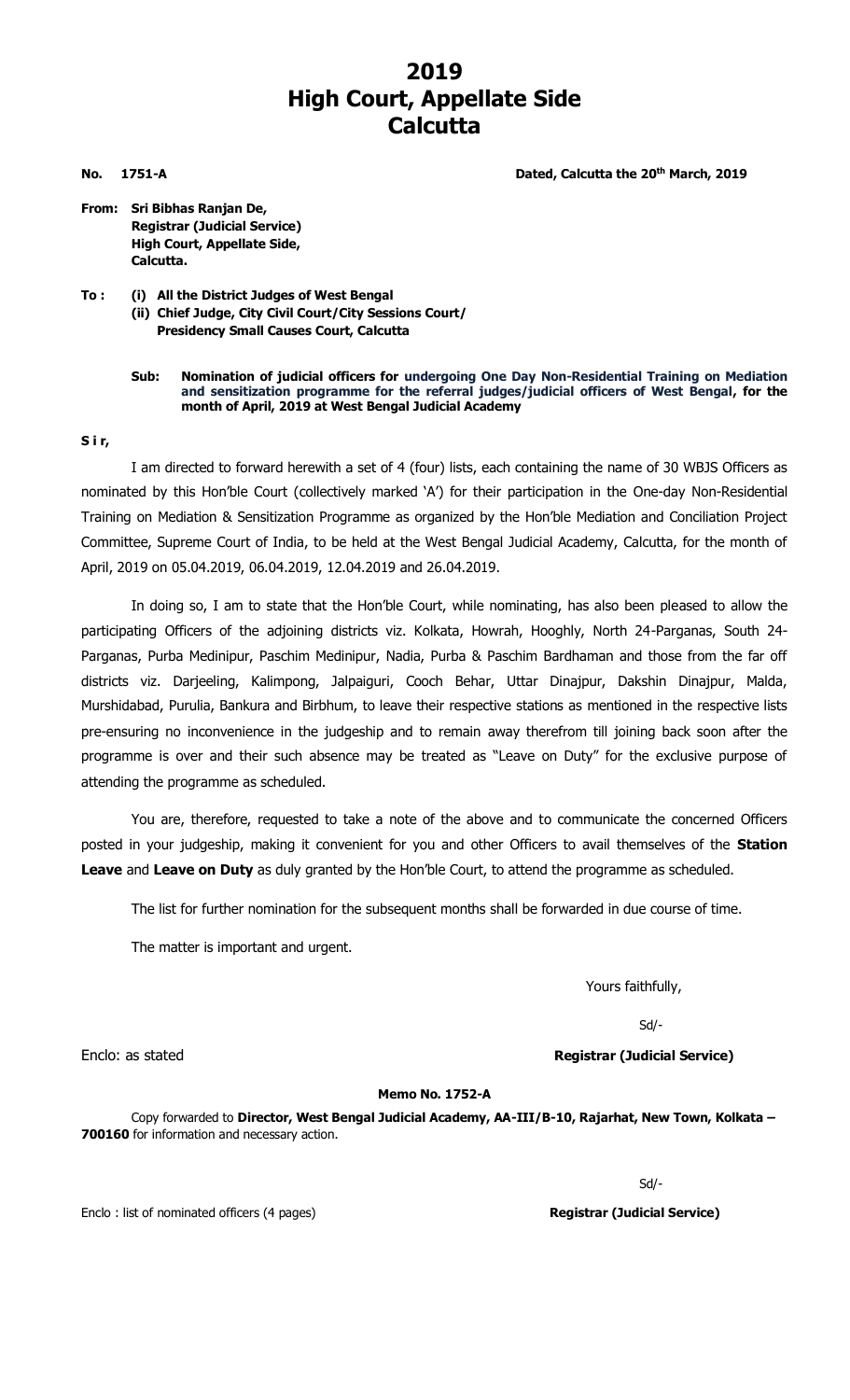| Programme                          | Name of the judicial officers with designation belonging to the West                                                                |
|------------------------------------|-------------------------------------------------------------------------------------------------------------------------------------|
|                                    | Bengal Judicial Service, nominated as referral Judges for participation                                                             |
|                                    | in the Training Programme                                                                                                           |
| One Day non-residential            | Sri Arghadeb Khan, Judge, Bench-XII, City Civil Court, Calcutta<br>1.                                                               |
| Training on Mediation &            | Sri Kaushik Bhattacharyya, District Judge, Howrah<br>2.                                                                             |
| <b>Sensitization Programme for</b> | Sri Rabindra Nath Samanta, District Judge, South 24-Parganas<br>3.                                                                  |
| the referral Judges/Judicial       | Sri Kishen Kumar Agarwal, ADJ, 3rd Court (NDPS), Balurghat, Dakshin<br>4.                                                           |
| <b>Officers of West Bengal</b>     | Dinajpur                                                                                                                            |
|                                    | Smt. Madhumita Basu, ADJ, FTC-4, Krishnanagar, Nadia<br>5.                                                                          |
| Date: 05.04.2019                   | Smt. Leena Golder, ADJ, FTC-1, Raiganj, Uttar Dinajpur<br>6.                                                                        |
| (30 officers)                      | Sri Binay Kumar Pathak, ADJ, FTC-1, Islampur, Uttar Dinajpur<br>7.                                                                  |
|                                    | Sri Ramendra Nath Makhal, ADJ, FTC, Baruipur, South 24-Parganas<br>8.                                                               |
| Venue:                             | Sri Sridhar Chandra Su, CJ(SD), Bongaon, North 24-Parganas<br>9.                                                                    |
|                                    | 10. Sri Subhadeep Ray, ACJM, Sealdah, South 24-Parganas                                                                             |
| West Bengal Judicial               | 11. Syed Dilawar Hossain, JM, Kalna, Purba Bardhaman, U.O.T. as Registrar,                                                          |
| Academy at AA-III/B-10,            | Wakf, Tribunal, Kolkata, on deputation                                                                                              |
| Rajarhat, New Town,                | 12. Smt. Sujata Mondal, JM, 4 <sup>th</sup> Court, Asansol, Paschim Bardhaman                                                       |
| Kolkata-160                        | 13. Sri Animesh Ghosh, CJ(JD), Sadar, Cooch Behar, U.O.T. as CJ(SD),                                                                |
|                                    | Dinhata, Cooch Behar                                                                                                                |
| <b>Reporting Time:</b>             | 14. Sri Obed Tsring Lepcha, CJ(JD)-cum-JM, Mathabhanga, Cooch Behar                                                                 |
| 8:30 A.M.                          | 15. Mr. Mustaque Alam, CJ(JD), Siliguri, Darjeeling                                                                                 |
|                                    | 16. Sri Mainak Dasgupta, CJ(JD)-cum-JM, Kurseong, Darjeeling, U.O.T. as<br>Civil Judge (Senior Division), Ghatal, Paschim Medinipur |
|                                    | 17. Ms. Yozna Lama, CJ(JD), Buniadpur, Dakshin Dinajpur, U.O.T. as Judicial                                                         |
|                                    | Magistrate, Nabadwip, Nadia                                                                                                         |
|                                    | 18. Smt. Krishnakoli Mukherjee, JM, 4 <sup>th</sup> Court, Howrah                                                                   |
|                                    | 19. Mr. Nujaman Khan, CJ(JD), Amta, Howrah, U.O.T. as Judicial                                                                      |
|                                    | Magistrate-cum-Civil Judge (Junior Division), Campbell Bay & Judicial                                                               |
|                                    | Magistrate, Addl. Ct., Port Blair Andaman & Nicobar Islands                                                                         |
|                                    | 20. Smt. Jhilom Gupta, JM, 2 <sup>nd</sup> Court, Uluberia, U.O.T. as CJ(SD), Civil Judge                                           |
|                                    | (Senior Division), 1 <sup>st</sup> Court, Sadar, Howrah                                                                             |
|                                    | 21. Sri Biplab Shee, JM, Additional Court, Sadar, Hooghly                                                                           |
|                                    | 22. Ms. Shaban Parveen, JM, 2 <sup>nd</sup> Court, Arambagh, Hooghly                                                                |
|                                    | 23. Ms. Satarupa Roy, CJ(JD), 3rd Court, Serampore, Hooghly                                                                         |
|                                    | 24. Smt. Priyanka Shaw, CJ(JD), 2 <sup>nd</sup> Court, Sadar, Jalpaiguri                                                            |
|                                    | 25. Sri Srinivas Prasad Shah, JM, 2 <sup>nd</sup> Court, Sadar, Jalpaiguri                                                          |
|                                    | 26. Sri Sourav Adak, JM, 1 <sup>st</sup> Court, Alipurduar, Jalpaiguri, U.O.T. as Judicial                                          |
|                                    | Magistrate, 5 <sup>th</sup> Court, Chinsurah, Hooghly                                                                               |
|                                    | 27. Sri Himadri Kumar Nath, CJ(JD)-cum-JM, Gorubathan, Kalimpong,                                                                   |
|                                    | U.O.T. as Judicial Magistrate, Rly. Court, Kharagpur, Paschim Medinipur                                                             |
|                                    | 28. Smt. Sadhanan Das, CJ(JD), 1 <sup>st</sup> Court, Sadar, Malda                                                                  |
|                                    | 29. Smt. Sumana Garain, JM, 1 <sup>st</sup> Court, Sadar, Malda                                                                     |
|                                    | 30. Ms. Peden Dukpa, JM, 2 <sup>nd</sup> Court, Chanchal, Malda                                                                     |
|                                    |                                                                                                                                     |

**\* General Direction :** The above named participating officers from the adjoining districts viz. **Kolkata, Howrah, Hooghly, North & South 24-Pgs., Purba & Paschim Medinipur, Nadia, Purba Bardhaman and Paschim Bardhaman** are allowed to leave their respective station on **04th April, 2019 after court hours** while those from the far off districts viz. **Darjeeling, Kalimpong Jalpaiguri, Cooch Behar, Uttar & Dakshin Dinajpur, Malda, Birbhum, Murshidabad, Purulia and Bankura** are allowed to leave their respective station on **03rd April, 2019 after court hours,** all pre-ensuring no inconvenience in their judgeships and to remain away therefrom till joining back soon after the programme is over and their such **absence may be treated as "Leave on Duty".**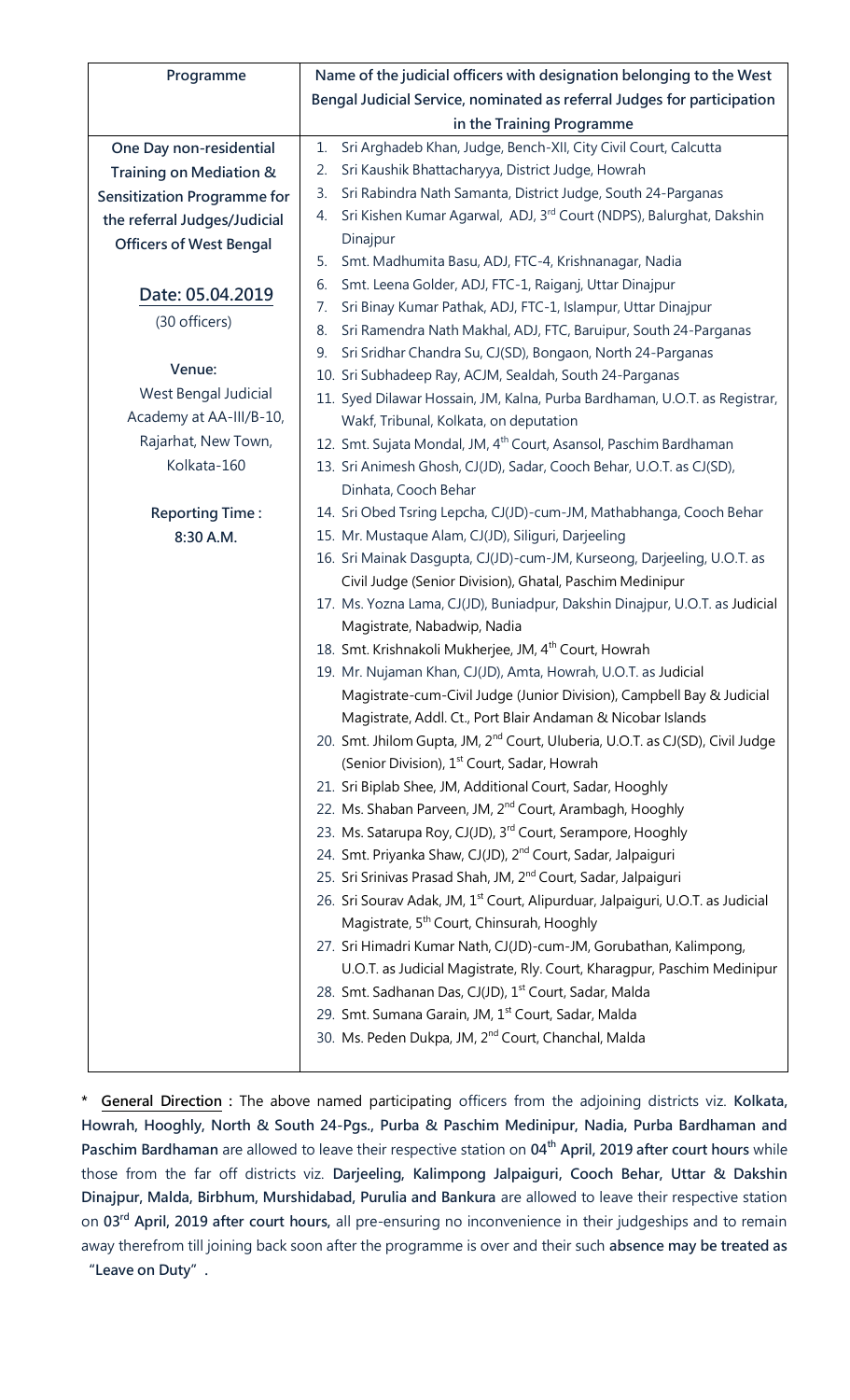| Programme                      | Name of the judicial officers with designation belonging to the West Bengal Judicial                   |
|--------------------------------|--------------------------------------------------------------------------------------------------------|
|                                | Service, nominated as referral Judges for participation in the Training Programme                      |
| One Day non-                   | Smt. Euepundee Lepcha, MM, 8 <sup>th</sup> Court, Calcutta, U.O.T. as ACJM,<br>1.                      |
| residential Training on        | Bidhannagar, North 24-Parganas                                                                         |
| Mediation &                    | Smt. Chanda Hasmat, MM, 10 <sup>th</sup> Court, Calcutta, U.O.T. as ACJM, 2 <sup>nd</sup> Court,<br>2. |
| Sensitization                  | Lalbagh, Murshidabad                                                                                   |
| Programme for the              | Smt. Sarmistha Ganguly, MM, 15 <sup>th</sup> Court, Calcutta, U.O.T. as Registrar,<br>3.               |
| referral Judges/Judicial       | District Judge' s Court, Alipore, South 24-Parganas                                                    |
| <b>Officers of West Bengal</b> | Sri Soumyajit Bhattacharyya, Registrar, Presidency Small Causes Court,<br>4.                           |
|                                | Calcutta                                                                                               |
| Date: 06.04.2019               | Sri Prosenjit Bose, Municipal Magistrate, 2 <sup>nd</sup> Court, Calcutta<br>5.                        |
|                                | Sri Sangram Saha @ Goutam Saha, CJ(JD), Addl. Court-cum-JM, Raiganj,<br>6.                             |
| (30 officers)                  | Uttar Dinajpur, U.O.T. as Metropolitan Magistrate, 6th Court, Calcutta                                 |
|                                | Smt. Smita Saha, Judicial Magistrate, 2 <sup>nd</sup> Court, Raigunj, Uttar Dinajpur,<br>7.            |
| Venue:                         | U.O.T, as Civil Judge (Junior Division), 2 <sup>nd</sup> Court, Serampore, Hooghly                     |
| West Bengal Judicial           | Sri Dhritiman Mondal, JM, Islampur, Uttar Dinajpur<br>8.                                               |
| Academy at AA-                 | Mr. Arif Ahmed, JM, Kakdwip, South 24-Parganas<br>9.                                                   |
| III/B-10, Rajarhat,            | 10. Sri Ganesh Das, CJ(JD), 1 <sup>st</sup> Court, Baruipur, South 24-Parganas                         |
| New Town, Kolkata-             | 11. Ms. Quadira Sultana, CJ(JD), 3 <sup>rd</sup> Court, Diamond Harbour, South 24-Parganas             |
| 160                            | 12. Sri Arko Dev Mukherjee, JM, 1 <sup>st</sup> Court, Diamond Harbour, South 24-Parganas              |
|                                | 13. Ms. Retina Samanta, CJ(JD), 2 <sup>nd</sup> Court, Sealdah, South 24-Parganas                      |
| <b>Reporting Time:</b>         | 14. Sri Balaram Hazra, JM, 1 <sup>st</sup> Court, Sealdah, South 24-Parganas                           |
| 8:30 A.M.                      | 15. Smt. Anusha Lama, JM, 6 <sup>th</sup> Court, Sealdah, South 24-Parganas                            |
|                                | 16. Smt. Soma Das, CJ(JD), 3rd Court, Alipore, South 24-PArganas                                       |
|                                | 17. Sri Tapas Laha, CJ(JD), 4 <sup>th</sup> Court, Alipore, South 24-Parganas                          |
|                                | 18. Smt. Neha Sharma, JM, 3 <sup>rd</sup> Court, Alipore, South 24-Parganas                            |
|                                | 19. Sri Samrat Roy, JM, 4 <sup>th</sup> Court, Alipore, South 24-Parganas, U.O.T. as . as              |
|                                | Secretary, DLSA, Paschim Medinipur                                                                     |
|                                | 20. Sri Sachindra Mohan Bhowmik, JM, 5 <sup>th</sup> Court, Alipore, South 24-Parganas                 |
|                                | 21. Sri Prantik Ranjan Bose, JM, 1 <sup>st</sup> Court, Barrackpore, North 24-Parganas                 |
|                                | 22. Smt. Sarmistha Bose, JM, 4 <sup>th</sup> Court, Barrackpore, North 24-Parganas                     |
|                                | 23. Sri Pranay Subba, JM, Bongaon, North 24-Parganas                                                   |
|                                | 24. Sri Rajkumar Naiya, JM, 2 <sup>nd</sup> Addl. Court, Bongaon, North 2-PArganas, U.O.T.             |
|                                | as CJM, Mayabunder, A & N Islands                                                                      |
|                                | 25. Sri Debrata Biswas, CJ(JD), 1 <sup>st</sup> Court, Basirhat, North 24-Parganas                     |
|                                | 26. Sri Tanumoy Karmakar, JM, Railway Court, Kharagpur, Paschim Medinipur,                             |
|                                | U.O.T. as Judicial Magistrate-cum-Civil Judge (Junior Division), 2 <sup>nd</sup> Court,                |
|                                | Port Blair, Andaman & Nicobar Islands                                                                  |
|                                | 27. Ms. Arshia Mustaq, CJ(JD), 1 <sup>st</sup> Court, Sadar, Paschim Medinipur, U.O.T. as              |
|                                | Civil Judge (Junior Division), Barrackpore, North 24-Parganas                                          |
|                                | 28. Smt. Jayasree Dey, JM, 1st Court, Sadar, Paschim Medinipur, U.O.T. as Judicial                     |
|                                | Magistrate, 2 <sup>nd</sup> Court, Uluberia, Howrah                                                    |
|                                | 29. Smt. Sreejita Chatterjee, JM, 2 <sup>nd</sup> Court, Sadar, Paschim Medinipur                      |
|                                | 30. Sri Nilanjan Maulik, CJ(JD), Haldia, Purba Medinipur                                               |

**\* General Direction :** The above named participating officers from the adjoining districts viz. **Kolkata, Howrah, Hooghly, North & South 24-Pgs., Purba & Paschim Medinipur, Nadia, Purba Bardhaman and Paschim Bardhaman** are allowed to leave their respective station on **5 th April, 2019 after court hours** while those from the far off districts viz. **Darjeeling, Kalimpong Jalpaiguri, Cooch Behar, Uttar & Dakshin Dinajpur, Malda, Birbhum, Murshidabad, Purulia and Bankura** are allowed to leave their respective station on **4 th April, 2019 after court hours,** all pre-ensuring no inconvenience in their judgeships and to remain away therefrom till joining back soon after the programme is over and their such **absence may be treated as "Leave on Duty".**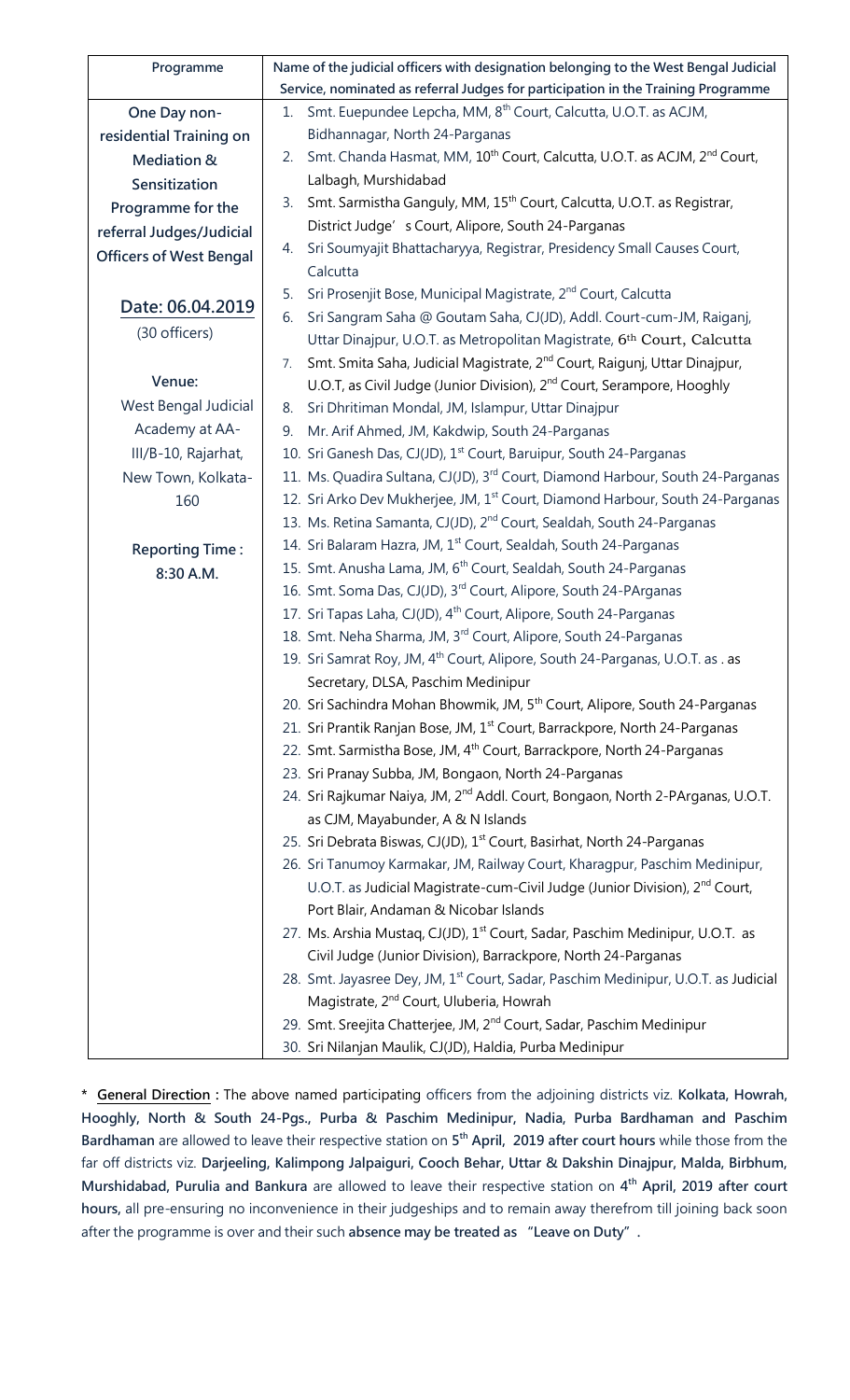| Programme                          | Name of the judicial officers with designation belonging to the West                |
|------------------------------------|-------------------------------------------------------------------------------------|
|                                    | Bengal Judicial Service, nominated as referral Judges for participation             |
|                                    | in the Training Programme                                                           |
| One Day non-residential            | Sri Sourav Roy, JM, 5 <sup>th</sup> Court, Asansol, Paschim Bardhaman<br>1.         |
| Training on Mediation &            | Sri Arijit Mondal-I, CJ(JD)-cum-JM, Mirik, Darjeeling, U.O.T. as<br>2.              |
| <b>Sensitization Programme for</b> | Judicial Magistrate, 4 <sup>th</sup> Court, Krishnagar, Nadia                       |
| the referral Judges/Judicial       | Ms. Fatima Firdaus, JM, 1 <sup>st</sup> Court, Siliguri, Darjeeling<br>3.           |
| <b>Officers of West Bengal</b>     | Mr. Tshering Wangchuk Bhutia, Jm, 1 <sup>st</sup> Court, Uluberia, Howrah<br>4.     |
|                                    | Smt. Deepti Chanda, CJ(JD), 7 <sup>th</sup> Court, Howrah<br>5.                     |
| Date: 12.04.2019                   | Sri Reejit Kumar Gayen, JM, 3 <sup>rd</sup> Court, Arambagh, Hooghly<br>6.          |
|                                    | Smt. Ishita Ray, CJ(JD), Addl. Court, Chandannagar, Hooghly, U.O.T.<br>7.           |
| (30 officers)                      | as Principal Magistrate, JJB, Howrah                                                |
|                                    | Smt. Annu Gupta, CJ(JD), 4 <sup>th</sup> Court, Serampore, Hooghly<br>8.            |
| Venue:                             | Ms. Sabilaa Rahaman, JM, 2 <sup>nd</sup> Court, Serampore, Hooghly<br>9.            |
| West Bengal Judicial               | 10. Sri Pukar Pradhan, JM, 2 <sup>nd</sup> Court, Alipurduar, Jalpaiguri            |
| Academy at AA-III/B-10,            | 11. Sri Gourab Sen, Railway Magistrate, New Jalpaiguri, Jalpaiguri                  |
| Rajarhat, New Town,                | 12. Sri Asimananda Mondal, JM, Kalimpong                                            |
| Kolkata-160                        | 13. Smt. Sremoyee Chakraborty, CJ(JD), 2 <sup>nd</sup> Court, Sadar, Malda          |
|                                    | 14. Smt. Rinjee Doma Lama, JM, 2 <sup>nd</sup> Court, Sadar, Malda                  |
| <b>Reporting Time:</b>             | 15. Smt. Bejoyita De, JM, 2 <sup>nd</sup> Court, Berhampore, Murshidabad, U.O.T. as |
| 8:30 A.M.                          | Civil Judge (Junior Division)-cum-Judicial Magistrate, Gorubathan,<br>Kalimpong     |
|                                    | 16. Smt. Reshmi Das, CJ(JD), Addl. Court, Lalbagh, Murshidabad                      |
|                                    | 17. Mr. Tarik Firdaus, JM, Addl. Court, Lalbagh, Murshidabad                        |
|                                    | 18. Sri Indranil Ghosh, CJ(JD), 1 <sup>st</sup> Court, Kandi, Murshidabad           |
|                                    | 19. Smt. Soroshi Goswami, CJ(JD), 2 <sup>nd</sup> Court, Jangipur, Murshidabad      |
|                                    | 20. Smt. Parna Bhattacharya, JM, 2 <sup>nd</sup> Court, Jangipur, Murshidabad,      |
|                                    | U.O.T. as Civil Judge (Senior Division), Jhargram, Paschim Medinipur                |
|                                    | 21. Smt. Rakhi Jaiswal, CJ(JD), 3 <sup>rd</sup> Court, Krishnanagar, Nadia          |
|                                    | 22. Smt. Sanghamitra Debnath, JM, 2 <sup>nd</sup> Court, Krishnanagar, Nadia        |
|                                    | 23. Smt. Leena Lama, CJ(JD), 1st Court, Ranaghat, Nadia, U.O.T. as                  |
|                                    | Secretary, DLSA, Paschim Bardhaman                                                  |
|                                    | 24. Sri Prem Prakash Chaturvedi, Judicial Magistrate, Railway Court,                |
|                                    | Ranaghat, Nadia                                                                     |
|                                    | 25. Sri Ramaprasad Ghsoh, CJ(JD), Kalyani, Nadia                                    |
|                                    | 26. Smt. Urmi Sinha, CJ(JD), 2 <sup>nd</sup> Court, Sadar, Purulia                  |
|                                    | 27. Smt. Ankita Verma, JM, 3 <sup>rd</sup> Court, Sadar, Purulia                    |
|                                    | 28. Sri Tashi Phuntsok, CJ(JD), Raghunathpur, Purulia                               |
|                                    | 29. Smt. Samata Das, CJ(JD), 1 <sup>st</sup> Court, Tamluk, Purba Medinipur         |
|                                    | 30. Smt. Parijat Kumar, JM, 1 <sup>st</sup> Court, Tamluk, Purba Medinipur          |

**<sup>\*</sup> General Direction :** The above named participating officers from the adjoining districts viz. **Kolkata, Howrah, Hooghly, North & South 24-Pgs., Purba & Paschim Medinipur, Nadia, Purba Bardhaman and Paschim Bardhaman** are allowed to leave their respective station on **11th April, 2019 after court hours** while those from the far off districts viz. **Darjeeling, Kalimpong Jalpaiguri, Cooch Behar, Uttar & Dakshin Dinajpur, Malda, Birbhum, Murshidabad, Purulia and Bankura** are allowed to leave their respective station on **10th April, 2019 after court hours,** all pre-ensuring no inconvenience in their judgeships and to remain away therefrom till joining back soon after the programme is over and their such **absence may be treated as** 

**"Leave on Duty".**